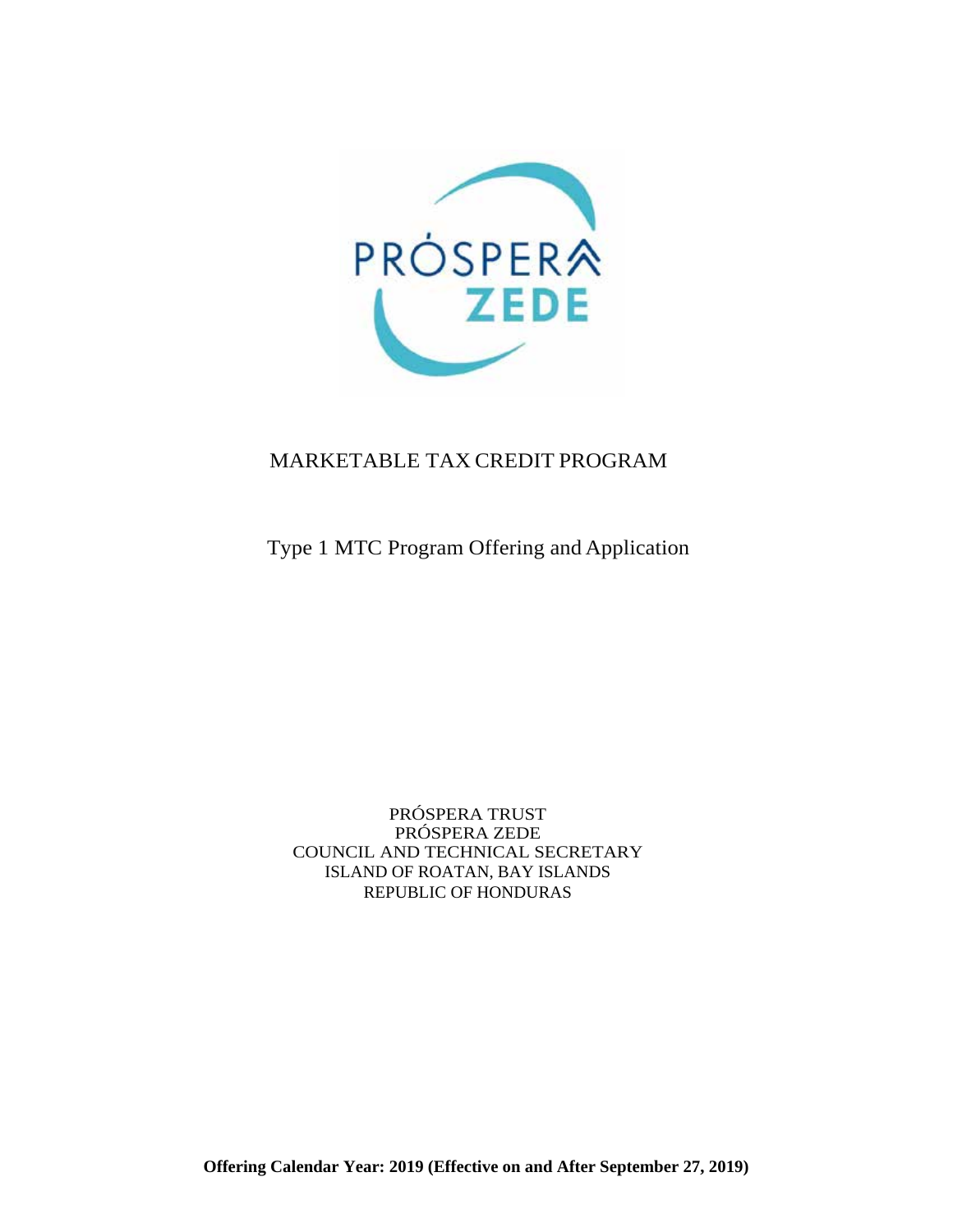## **MARKETABLE TAX CREDIT PROGRAM OFFERING**

Próspera ZEDE and the Próspera Trust (collectively the "PZ") is authorized by PZ Statute §§2-1-38-10-0-0-61 *et seq.* (the "Tax Credit Statute") to grant marketable tax credits ("MTCs") based on the value of eligible prepayments to the PZ pursuant to the Prepayment Schedule below. The Tax Credit Statute entitles an eligible applicant to receive, in connection with this Offering, a certain credit against any tax liability owed to the PZ by the holder under PZ Statutes §§2-1-38-1-0-0-1 *et. seq.*, as well as under any future tax statute enacted by the PZ. The amount of the credit shall be equal to a certain U.S. dollar grant value (denoted as "Value of MTC Relative to Prepayment Amount") relative to the eligible prepayment amount as determined under Prepayment Schedule below (Lempira at the current exchange rate value of Lempira relative to U.S. dollars on the Offering Date may be substituted). Only PZ legal tender will be accepted to purchase MTCs. MTCs purchased and issued by the PZ are not refundable except as expressly provided by the Tax Credit Statute. This MTC Offering is open to applicants beginning on September 27, 2019 and shall close on the earlier of December 31, 2019 or the date on which the PZ has issued MTCs having an aggregate prepayment amount of \$13,500,000 USD, or as otherwise provided by PZ Resolution.

# **I. Eligibility of Applicant**

Any person making a prepayment to the PZ for Type 1 MTCs in the amount specified in the Prepayment Schedule below may be eligible to receive MTCs after completing and submitting to the PZ the application form attached to this program offer. Such eligibility may be based on whether the applicant and the sources of the prepayment are cleared as posing no reputational or legal threat to the PZ after an anti-money laundering ("AML") and know your customer ("KYC") review. However, the PZ reserves the right to reject any applicant and prepayment for any reason in its sole discretion. Each applicant should consult a tax advisor before applying to purchase MTCs.

## **II. Prepayment Schedule**

The grant value of MTCs corresponding to prepayment shall be determined as follows:

|                             | Calendar Year of Offering                  |
|-----------------------------|--------------------------------------------|
| Amount of Prepayment of MTC | 2019                                       |
|                             |                                            |
|                             | Value of MTC Relative to Prepayment Amount |
| Less than \$2.5m            | 200%                                       |
| Between \$2.5m and \$5m     | 350%                                       |
| Between \$5m and \$10m      | 400%                                       |
| Greater than \$10m          | 500%                                       |

**Type 1 Marketable Tax Credit**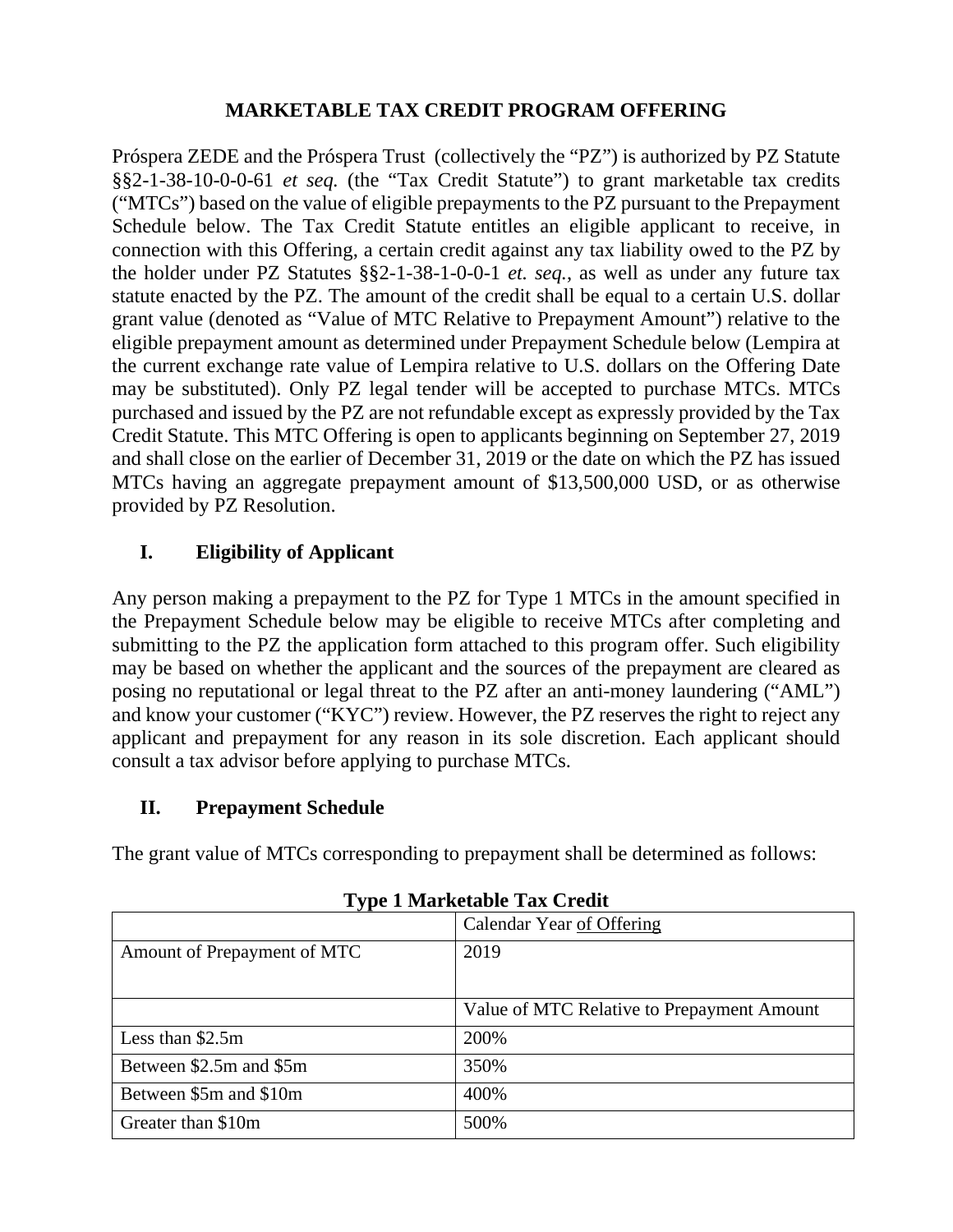# **III. Use of MTCs**

The proceeds from the original offering and sale of Type 1 MTCs and any transfer fee from a subsequent assignment thereof may be used by the PZ for any lawful purpose. Upon PZ applicant approval and acceptance of prepayment, the applicant will be issued a certificate evidencing the respective grant value of the MTC as shown in the Prepayment Schedule. Once purchased, MTCs shall be recognized by the PZ as the personal property of the holder. Any number of MTCs may be sold by the holder to third parties by assignment for any desired price. To effectuate a sale or transfer of any MTC, the assignor and assignee must submit a completed MTC Assignment Form to the PZ (an exemplar of which is attached). Type 1 MTCs shall remain effective as a credit as to its stated grant value against tax liability owed to the PZ for 99 years after issuance, after which the MTC shall expire.

### **IV. Submission and Approval Process**

On or after the Offering Date, and before the Offering closes as to the original applicant, the applicant or assignor should submit to the PZ a genuine copy of its completed MTC application or assignment form (an exemplar of which is attached) electronically to ots@zedenorthbay.org and ots@prosperazede.hn or such other email address as may be provided in writing by the PZ. The PZ will respond to a completed submission by furnishing wiring instructions to wire to the Próspera Trust either the prepayment amount (in the case of the original MTC application) or a transfer fee (in the case of an assignment) equal to the greater of \$100 U.S. or 0.1% of the transfer sale price. After receipt of the applicable form and amount(s), PZ will notify (a) the applicant regarding whether the application was approved or denied or, as applicable, (b) the assignor and assignee when the MTC transfer has been registered. If the application is denied, the prepayment amount will be refunded promptly. If the application is granted, the PZ will grant the applicant MTCs corresponding to its prepayment amount pursuant to the Tax Credit Statute and furnish a signed certificate of the same. In the case of an assignment, the PZ will furnish the assignee a signed certificate of the transfer; and the transfer fee will be retained by the Próspera Trust to defray administrative costs. All necessary forms are attached.

**DISCLAIMER: All MTC purchases, whether by application or assignment, are "as is" and acquired and held at the purchaser's sole and exclusive risk. The PZ makes no promise, guarantee or warranty to anyone that any MTC will be marketable, have a valuable use, or otherwise retain value. The PZ makes no promise, guarantee or warranty that the assessment of tax liability under current tax statutes will remain constant or unchanging. Although the PZ shall not repeal or amend the Tax Credit Statute in any manner that diminishes the grant value of purchased MTCs against any tax liability assessed by the PZ, the PZ reserves the right to enact new tax statutes, to amend or repeal any existing tax statute, and to amend the terms of this Offering as provided in §2-1-38-10-0-0-73 of the Tax Credit Statute.**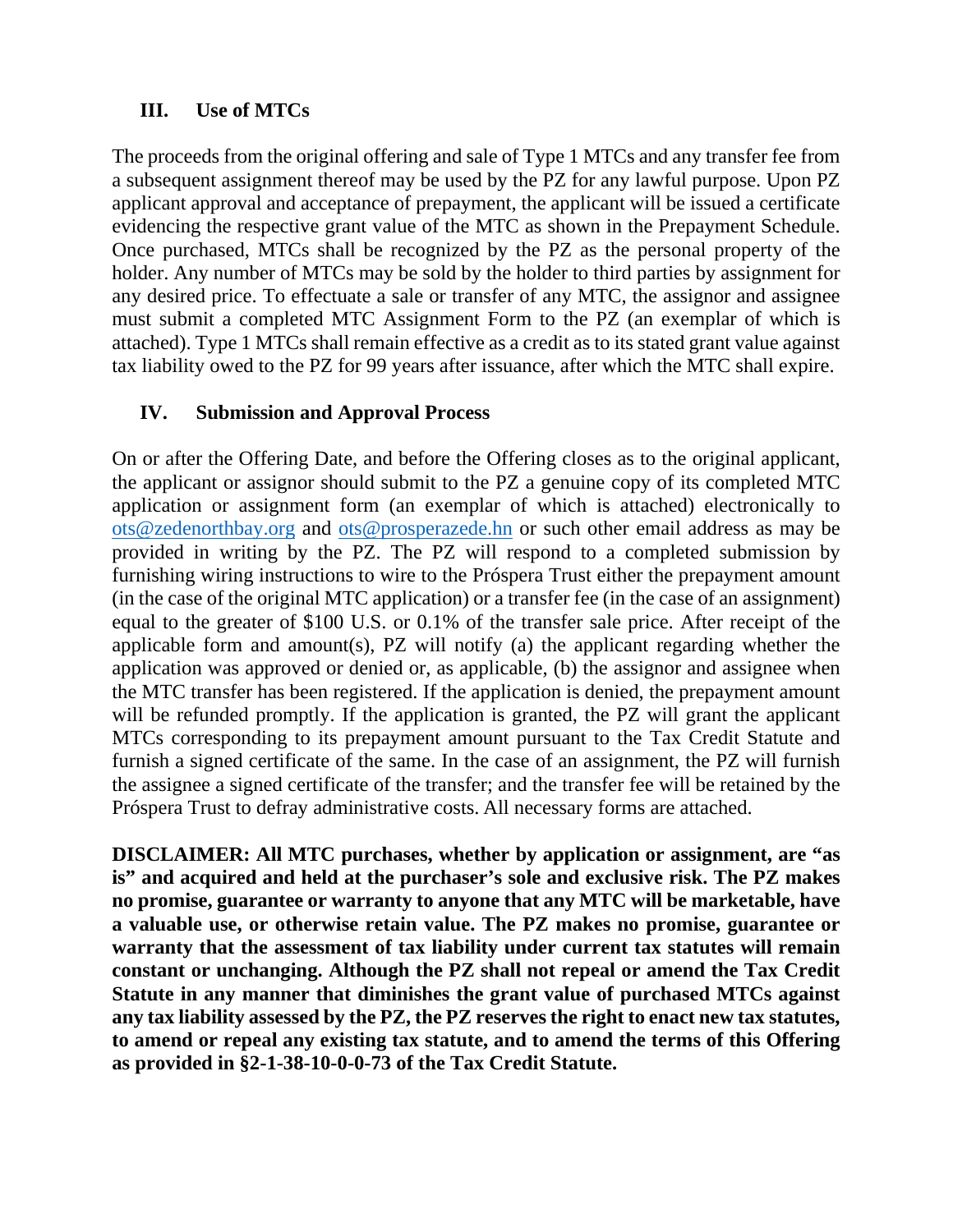

# **PRÓSPERA ZEDE MARKETABLE TAX CREDIT PROGRAM APPLICATION**

The undersigned Applicant hereby submits this Application and requests Próspera ZEDE and the Próspera Trust (collectively the "PZ") to accept a prepayment, and, to the extent described herein, apply the proceeds of such prepayment for a grant of Type 1 Marketable Tax Credits ("MTC") pursuant to the PZ's MTC Program, the terms of which are incorporated herein by reference.

| $\mathbf{r}$ and $\mathbf{r}$ produce |               |      |                          |
|---------------------------------------|---------------|------|--------------------------|
| Name and, if Legal                    |               |      |                          |
| Entity, Type of                       |               |      |                          |
| Organization                          |               |      |                          |
| Address (Electronic                   |               |      |                          |
| Mail and Physical):                   |               |      |                          |
| Phone Number (Inc.                    |               |      |                          |
| Country Code):                        |               |      |                          |
| If Natural Person,                    |               |      |                          |
| <b>Birthdate and Country</b>          |               |      |                          |
| of Birth:                             |               |      |                          |
| If Legal Entity,                      | Title         | Name | <b>Residence Address</b> |
| identity of officers,                 | President/CEO |      |                          |
| directors, and 10%+                   |               |      |                          |
| owners (include                       | Vice          |      |                          |
| shareholders,                         | President/COO |      |                          |
| members, partners)                    | Secretary     |      |                          |
| (attach additional sheet              |               |      |                          |
| if necessary)                         | Treasurer     |      |                          |
|                                       |               |      |                          |
|                                       | Chairman      |      |                          |
|                                       |               |      |                          |
|                                       | Director      |      |                          |
|                                       |               |      |                          |
|                                       | Director      |      |                          |
|                                       | Owner         |      |                          |
|                                       |               |      |                          |
|                                       | Owner         |      |                          |
|                                       |               |      |                          |
|                                       | Owner         |      |                          |
|                                       |               |      |                          |

# **A. The Applicant**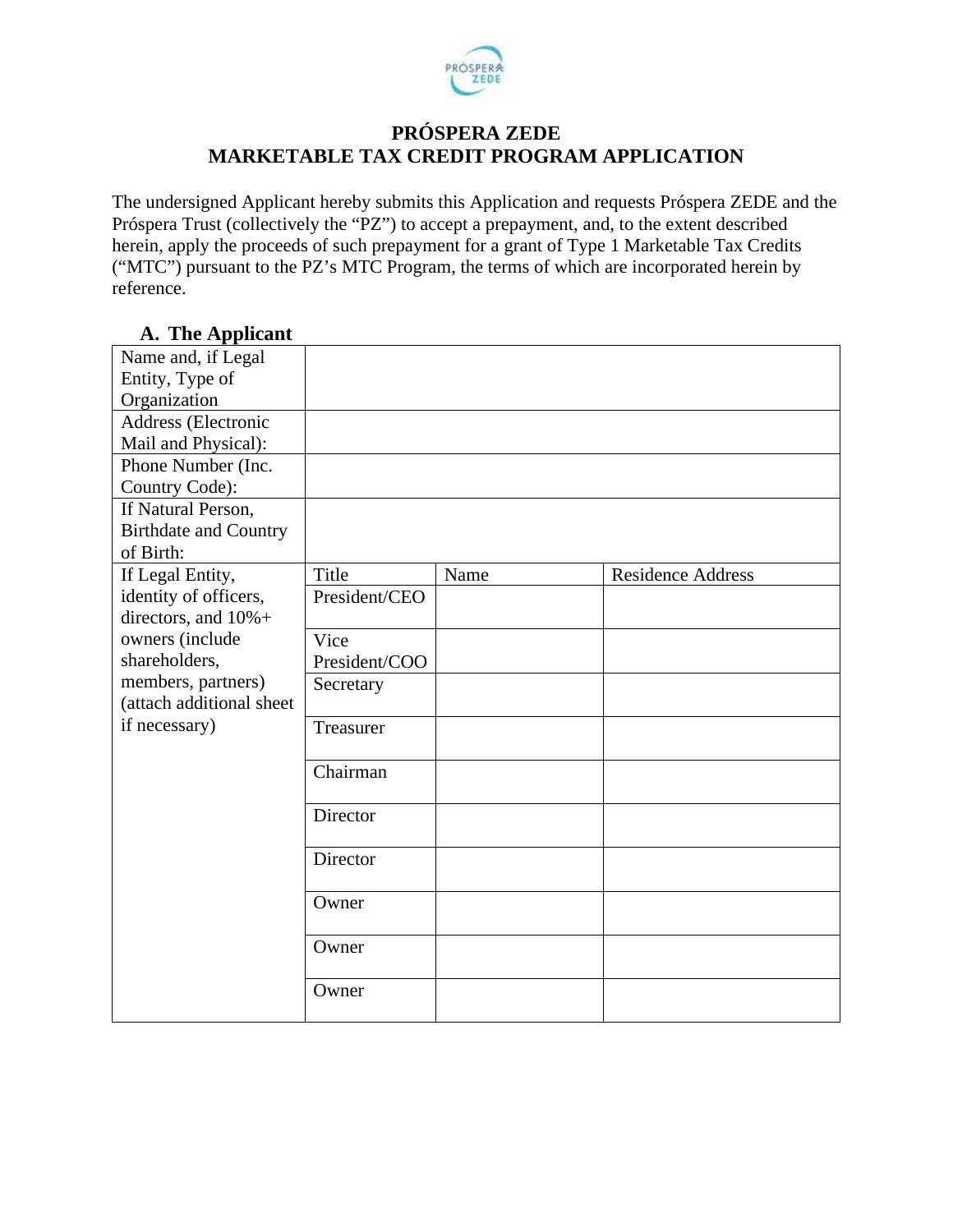

#### **B. Amount and Source of Funds for Prepayment**

| <b>Amount Prepaid for MTC</b>    |  |
|----------------------------------|--|
|                                  |  |
| Origin of Funds                  |  |
| <b>Bank Information Relating</b> |  |
| to Origin of Funds (include      |  |
| name, address, account           |  |
| number and routing               |  |
| information)                     |  |

#### **C. Warranties**

|                                                                            | True | False |
|----------------------------------------------------------------------------|------|-------|
| The funds for the prepayment are not proceeds of any illegal or            |      |       |
| criminal activity in any jurisdiction.                                     |      |       |
| The applicant has not pled guilty or been convicted of any felony, drug    |      |       |
| or financial crime at any time in the past 10 years in any jurisdiction.   |      |       |
| The undersigned hereby represents and certifies under penalties of         |      |       |
| perjury that he/she is duly authorized to sign this application on behalf  |      |       |
| of the applicant and, to the best of his/her knowledge and belief, after a |      |       |
| diligent investigation, this Application is true and correct.              |      |       |

Dated this \_\_\_\_\_\_\_\_\_\_\_ day of \_\_\_\_\_\_\_\_\_\_\_\_\_\_\_\_\_\_\_\_\_.

 $Signature:$ 

Name: \_\_\_\_\_\_\_\_\_\_\_\_\_\_\_\_\_\_\_\_\_\_\_\_\_\_\_\_\_\_\_\_\_\_\_\_

Title (if any):  $\frac{1}{\sqrt{2}}$ 

| [MTC Certificate - Space Below Reserved for the PZ] |                              |     |                |
|-----------------------------------------------------|------------------------------|-----|----------------|
|                                                     |                              | Yes | N <sub>0</sub> |
|                                                     | <b>Prepayment Received?</b>  |     |                |
|                                                     | <b>Application Approved?</b> |     |                |
|                                                     |                              |     |                |
| <b>Amount of Prepayment</b>                         |                              |     |                |
| <b>MTC Grant Value</b>                              |                              |     |                |
| <b>MTC Grant Date</b>                               |                              |     |                |
| <b>MTC Certificate Number</b>                       |                              |     |                |

*[Authorized Signatories for PZ]*

Próspera Trust: \_\_\_\_\_\_\_\_\_\_\_\_\_\_\_\_\_\_\_\_\_\_\_\_\_\_\_ Date: \_\_\_\_\_\_\_\_\_\_\_\_

Próspera ZEDE: \_\_\_\_\_\_\_\_\_\_\_\_\_\_\_\_\_\_\_\_\_\_\_\_\_\_\_ Date: \_\_\_\_\_\_\_\_\_\_\_\_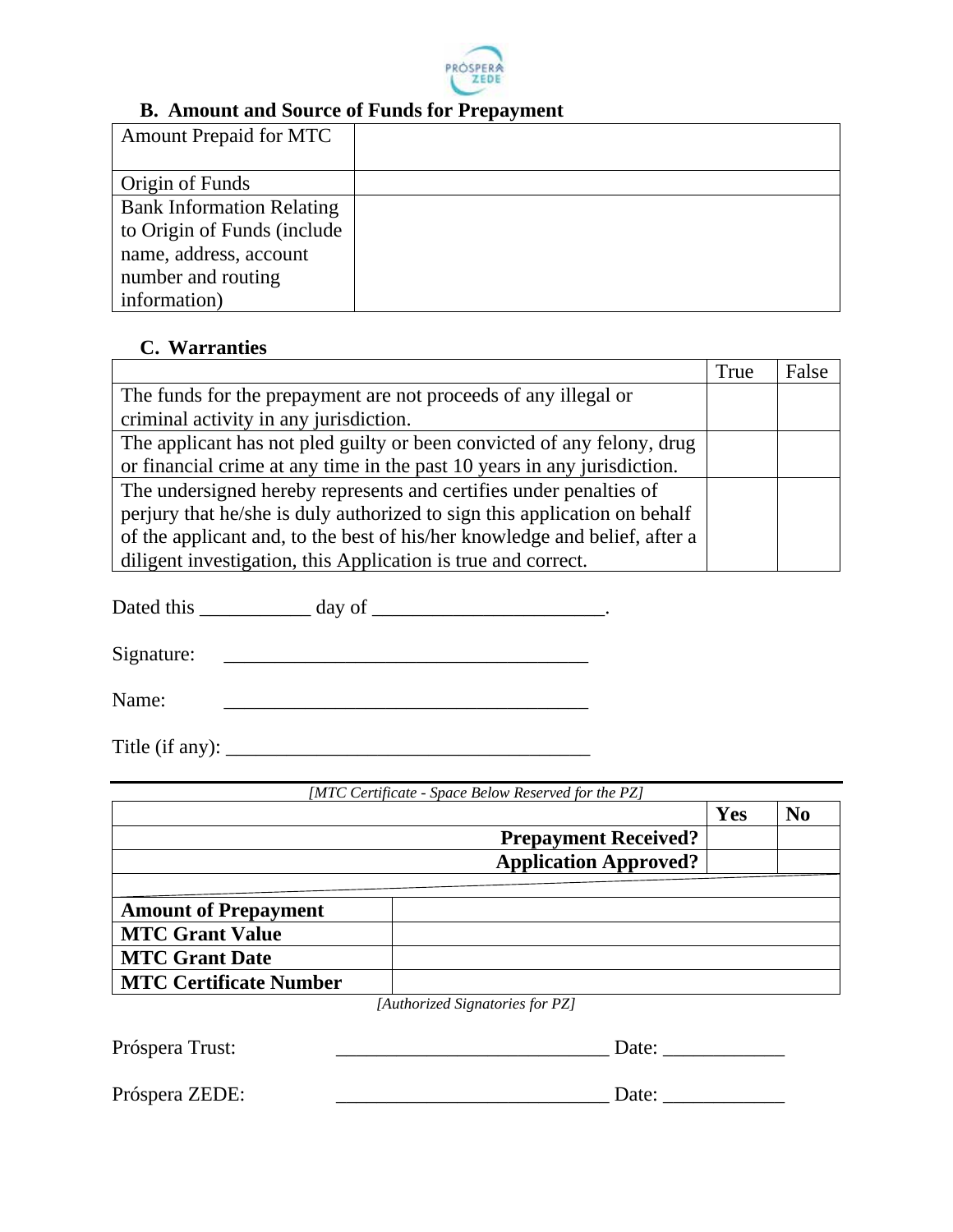

# **PRÓSPERA ZEDE MTC ASSIGNMENT FORM**

|                            |            |                                                      |                      | ASSIGNOR/MTC (Transfer) Certificate Holder (if more than one, complete forms for each)                                                                                                                                                                                                                                                            |             |
|----------------------------|------------|------------------------------------------------------|----------------------|---------------------------------------------------------------------------------------------------------------------------------------------------------------------------------------------------------------------------------------------------------------------------------------------------------------------------------------------------|-------------|
| Date                       |            | Name of Assignor                                     |                      |                                                                                                                                                                                                                                                                                                                                                   |             |
|                            |            |                                                      |                      |                                                                                                                                                                                                                                                                                                                                                   |             |
| PZ ID No. (if any)         |            | <b>Contact Person</b>                                |                      |                                                                                                                                                                                                                                                                                                                                                   |             |
|                            |            |                                                      |                      |                                                                                                                                                                                                                                                                                                                                                   |             |
| <b>Street Address</b>      |            | City                                                 | State/Province       | Country                                                                                                                                                                                                                                                                                                                                           | Postal Code |
|                            |            |                                                      |                      |                                                                                                                                                                                                                                                                                                                                                   |             |
| Telephone                  |            | Fax                                                  |                      | E-Mail                                                                                                                                                                                                                                                                                                                                            |             |
|                            |            |                                                      |                      |                                                                                                                                                                                                                                                                                                                                                   |             |
|                            |            |                                                      |                      | I certify and affirm under penalties of perjury that I am the Assignor or an authorized representative of<br>Assignor, that the information concerning the below MTC transfer is accurate, that I consent to the below<br>MTC transfer to the Assignee, and I request the PZ to update its MTC registry accordingly.                              |             |
| Signature                  |            | Name                                                 |                      | Title (if any)                                                                                                                                                                                                                                                                                                                                    | Date        |
|                            |            |                                                      |                      |                                                                                                                                                                                                                                                                                                                                                   |             |
| <b>MTC TRANSFER</b>        |            |                                                      |                      |                                                                                                                                                                                                                                                                                                                                                   |             |
| <b>MTC</b> Certificate No. |            | Original MTC Grant Value                             |                      | <b>Grant Date</b>                                                                                                                                                                                                                                                                                                                                 |             |
|                            |            |                                                      |                      |                                                                                                                                                                                                                                                                                                                                                   |             |
| % of MTC Transferred       |            | <b>Sale Price</b>                                    | <b>Transfer Date</b> | % of MTC Kept by Assignor                                                                                                                                                                                                                                                                                                                         |             |
|                            |            |                                                      |                      |                                                                                                                                                                                                                                                                                                                                                   |             |
|                            |            | ASSIGNEE (if more than one, complete forms for each) |                      |                                                                                                                                                                                                                                                                                                                                                   |             |
| Date                       |            | Name of Assignee                                     |                      |                                                                                                                                                                                                                                                                                                                                                   |             |
|                            |            |                                                      |                      |                                                                                                                                                                                                                                                                                                                                                   |             |
| PZ ID No. (if any)         |            | <b>Contact Person</b>                                |                      |                                                                                                                                                                                                                                                                                                                                                   |             |
|                            |            |                                                      |                      |                                                                                                                                                                                                                                                                                                                                                   |             |
| <b>Street Address</b>      |            | City                                                 | State/Province       | Country                                                                                                                                                                                                                                                                                                                                           | Postal Code |
|                            |            |                                                      |                      |                                                                                                                                                                                                                                                                                                                                                   |             |
| Telephone                  |            | Fax                                                  |                      | E-Mail                                                                                                                                                                                                                                                                                                                                            |             |
|                            |            |                                                      |                      |                                                                                                                                                                                                                                                                                                                                                   |             |
|                            |            | If Not Natural Person, Specify Type of Legal Entity  |                      |                                                                                                                                                                                                                                                                                                                                                   |             |
| Corporation                | <b>LLC</b> | <b>LLP</b>                                           | <b>GP</b>            | LP                                                                                                                                                                                                                                                                                                                                                | Other       |
|                            |            |                                                      |                      |                                                                                                                                                                                                                                                                                                                                                   |             |
|                            |            |                                                      |                      | I certify and affirm under penalties of perjury that I am the Assignee or an authorized representative of the above<br>Assignee, that the information concerning the above MTC transfer is accurate, that I accept the above MTC transfer<br>to Assignee pursuant to the PZ MTC Program, and I request the PZ to update its registry accordingly. |             |
| Signature                  |            | Name of Signatory                                    |                      | Title (if any)                                                                                                                                                                                                                                                                                                                                    | Date        |
|                            |            |                                                      |                      |                                                                                                                                                                                                                                                                                                                                                   |             |

*[MTC Transfer Certificate - Space Below Reserved for PZ]*

|                                                                                                                   | Yes |  |
|-------------------------------------------------------------------------------------------------------------------|-----|--|
| <b>Transfer Fee Received?</b>                                                                                     |     |  |
| <b>Transfer Registered?</b>                                                                                       |     |  |
| $\begin{bmatrix} 1 & 1 \end{bmatrix}$ $\begin{bmatrix} 1 & 1 \end{bmatrix}$ $\begin{bmatrix} 1 & 1 \end{bmatrix}$ |     |  |

*[Authorized Signatories for PZ]*

Próspera Trust: \_\_\_\_\_\_\_\_\_\_\_\_\_\_\_\_\_\_\_\_\_\_\_\_\_\_\_ Date: \_\_\_\_\_\_\_\_\_\_\_\_

Próspera ZEDE: \_\_\_\_\_\_\_\_\_\_\_\_\_\_\_\_\_\_\_\_\_\_\_\_\_\_\_ Date: \_\_\_\_\_\_\_\_\_\_\_\_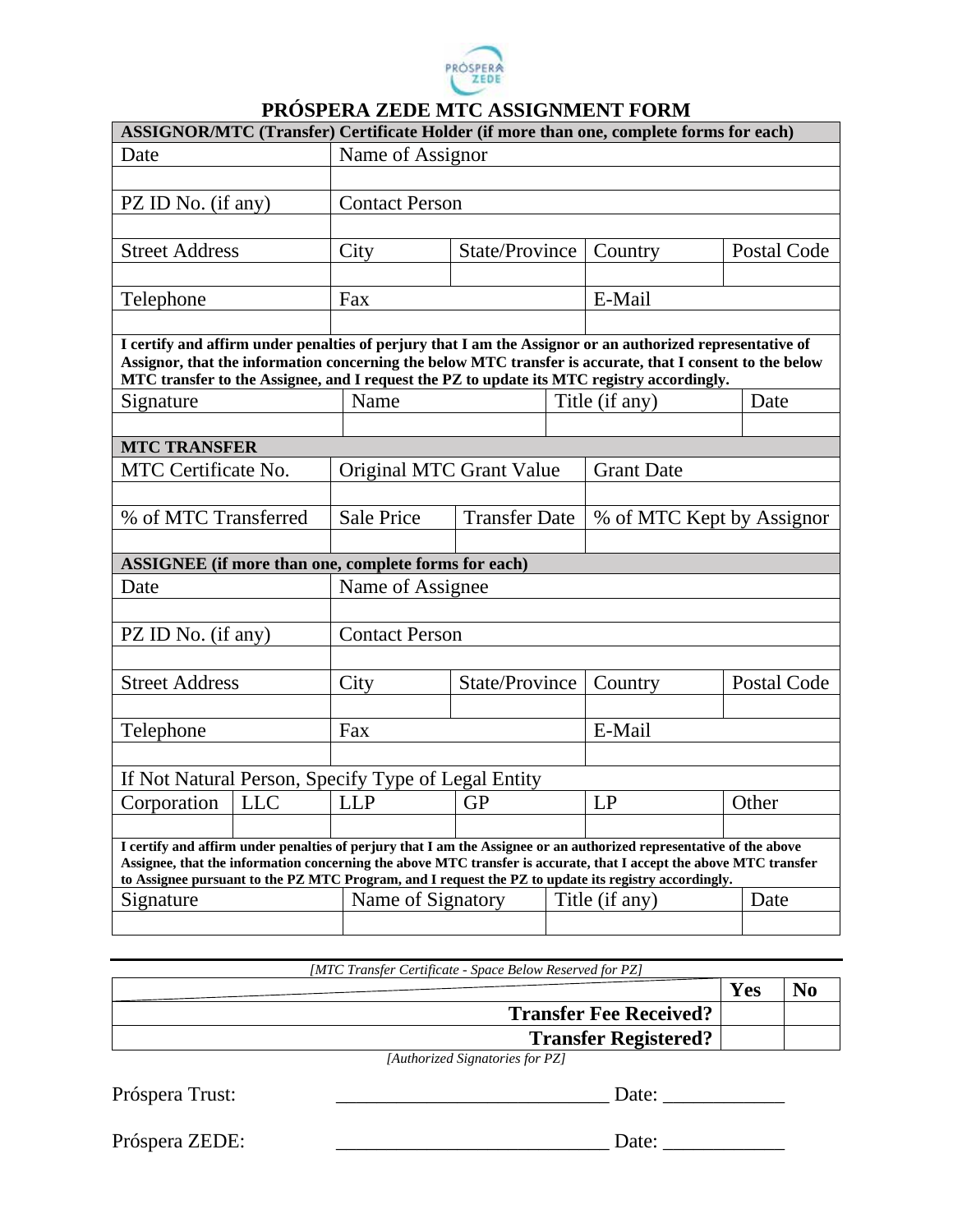

### PROGRAMA DE CRÉDITO FISCAL COMERCIALIZABLE

Oferta y solicitud del programa MTC Tipo 1

FIDEICOMISO PRÓSPERA PRÓSPERA ZEDE CONSEJO Y SECRETARIO TÉCNICO ISLA DE ROATAN, ISLAS DE LA BAHÍA REPÚBLICA DE HONDURAS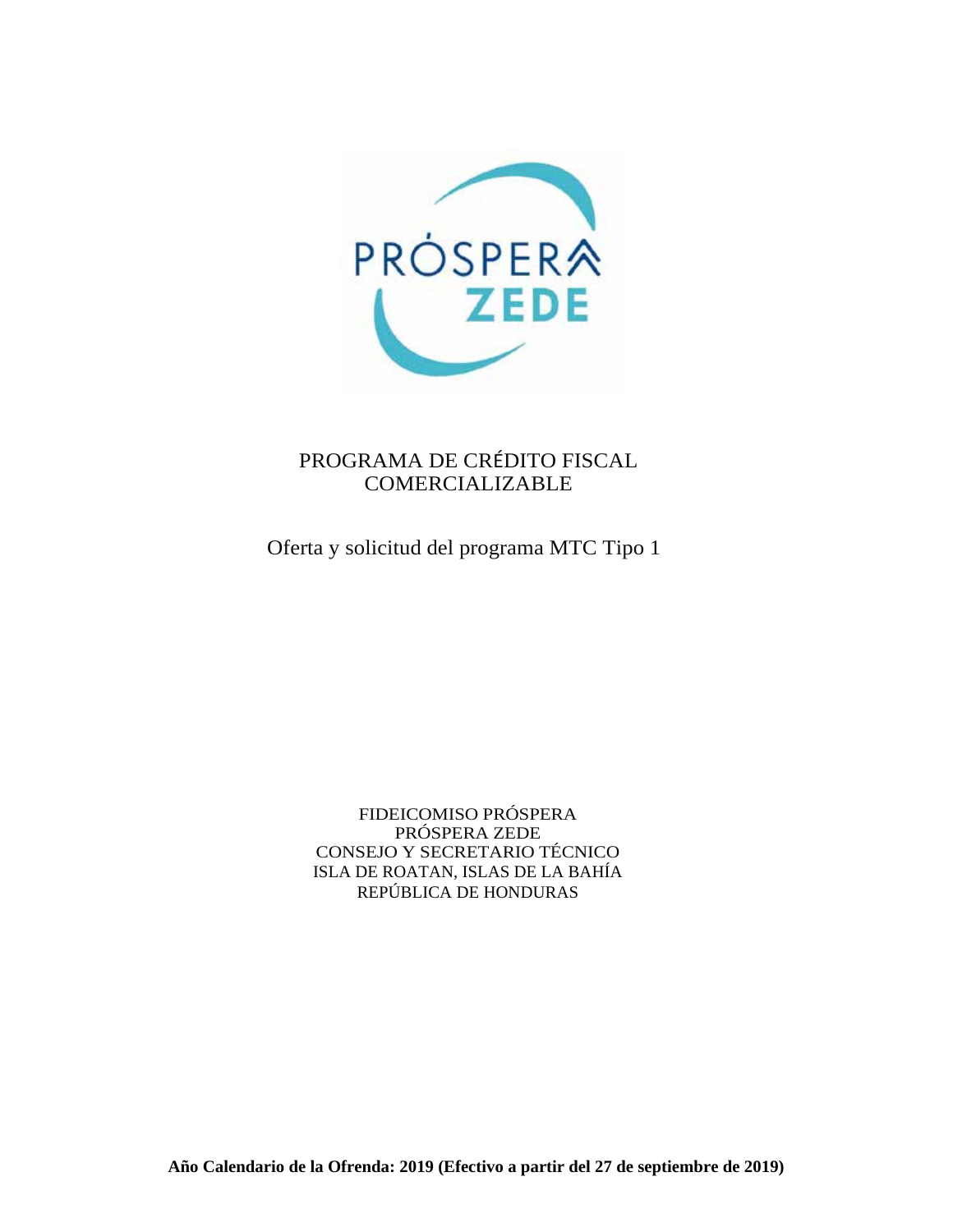# **PROGRAMA DE CRÉDITO FISCAL COMERCIALIZABLE QUE OFRECE**

Próspera ZEDE y el Próspera Trust (colectivamente la "PZ") están autorizados por el Estatuto de PZ §§2-1-38-10-0-0-0-61 *et seq.* (el "Estatuto de Crédito Fiscal") para otorgar créditos fiscales negociables ("MTCs") basados en el valor de los pagos anticipados elegibles a la PZ de conformidad con el Programa de Pago Anticipado que figura a continuación. El Estatuto de Crédito Tributario da derecho a un solicitante elegible a recibir, en relación con esta Oferta, un cierto crédito contra cualquier obligación tributaria debida a la PZ por el titular en virtud de los Estatutos de la PZ §§2-1-38-1-0-0-1 *et. seq.*  así como en virtud de cualquier ley tributaria futura promulgada por la PZ. El monto del crédito será igual a un cierto valor de subvención en dólares estadounidenses (denominado "Valor de la MTC en relación con el monto del pago por adelantado") en relación con el monto del pago por adelantado elegible según se determina en la Tabla de pagos por adelantado que figura a continuación (se puede sustituir Lempira por el valor actual del tipo de cambio de Lempira en relación con los dólares estadounidenses en la Fecha de Oferta). Sólo se aceptará la moneda de curso legal PZ para la compra de MTC. Los MTCs comprados y emitidos por la PZ no son reembolsables salvo que así lo disponga expresamente el Estatuto de Crédito Tributario. Esta Oferta de MTC está abierta a los solicitantes a partir del 27 de septiembre de 2019 y se cerrará el 31 de diciembre de 2019 o en la fecha en que la PZ haya emitido MTCs con un monto total de prepago de \$13,500,000 USD, o según lo disponga la Resolución de PZ, lo que ocurra primero.

### **I. 4.1. Admisibilidad del solicitante**

Cualquier persona que haga un pago por adelantado a la PZ para los MTC Tipo 1 en la cantidad especificada en el Programa de Pago por Adelantado a continuación puede ser elegible para recibir MTC después de completar y enviar a la PZ el formulario de solicitud adjunto a esta oferta de programa. Dicha elegibilidad puede basarse en si el solicitante y las fuentes del pago por adelantado están autorizados como que no representan una amenaza legal o de reputación para la PZ después de una revisión antilavado de dinero ("AML") y conocer a su cliente ("KYC"). Sin embargo, la PZ se reserva el derecho de rechazar a cualquier solicitante y el pago por adelantado por cualquier razón a su sola discreción. Cada solicitante debe consultar a un asesor fiscal antes de solicitar la compra de MTC.

#### **II. Calendario de pago por adelantado**

El valor de concesión de los MTC correspondientes al pago anticipado se determinará de la siguiente manera: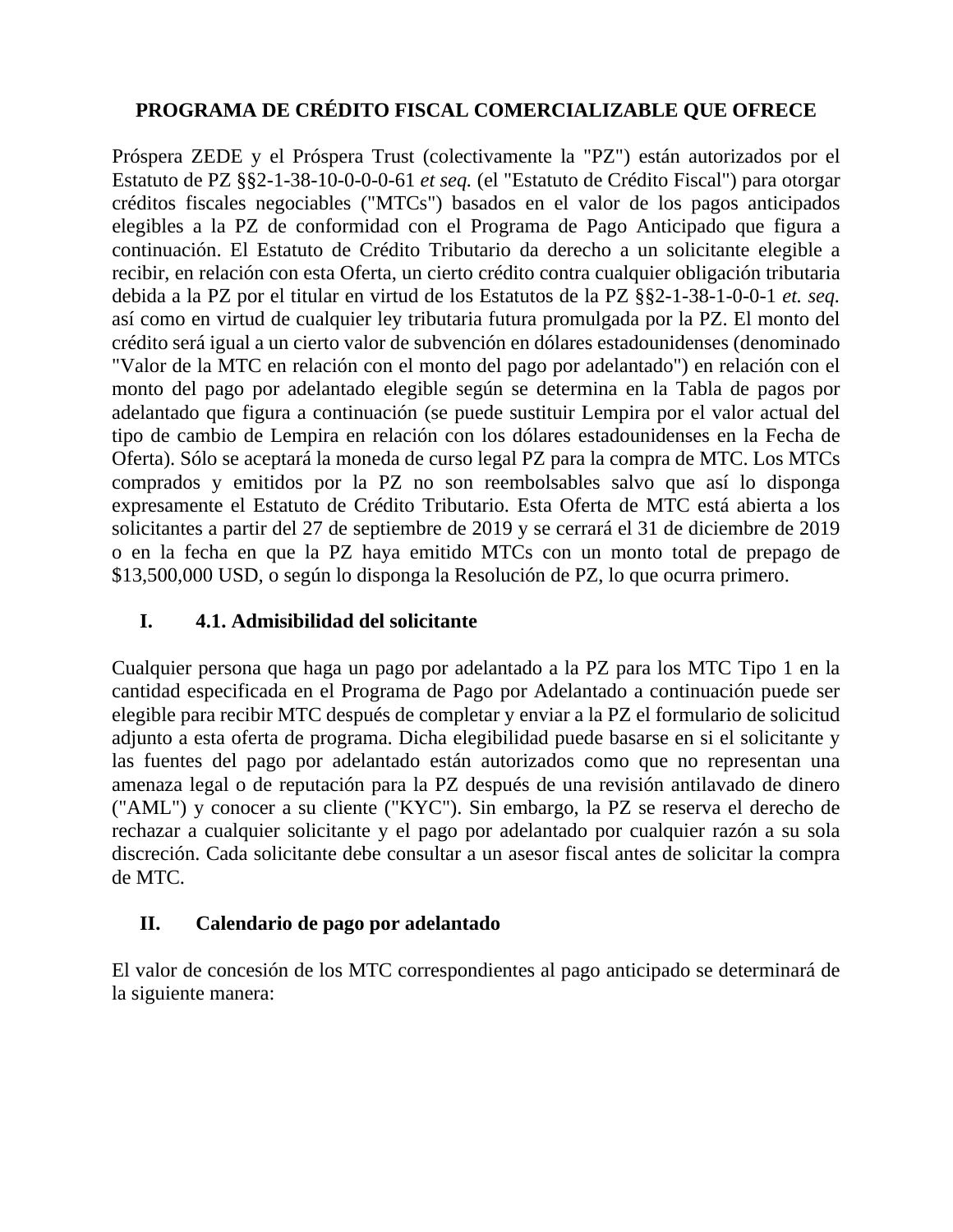|                                   | Año Calendario de la Ofrenda                   |
|-----------------------------------|------------------------------------------------|
| Monto del prepago de MTC          | 2019                                           |
|                                   |                                                |
|                                   | Valor de MTC en relación con el monto del pago |
|                                   | por adelantado                                 |
| Menos de \$2.5 millones           | 200%                                           |
| Entre 2,5 y 5 millones de dólares | 350%                                           |
| Entre 5 y 10 millones de dólares  | 400%                                           |
| Más de 10 millones de dólares     | 500%                                           |

### **Crédito fiscal negociable de tipo 1**

### **III. Uso de MTCs**

El producto de la oferta y venta original de los MTC de Tipo 1 y cualquier comisión de transferencia de una cesión posterior de los mismos puede ser utilizado por la PZ para cualquier fin lícito. Una vez que el solicitante de PZ haya aprobado y aceptado el pago por adelantado, se le entregará al solicitante un certificado que evidencie el valor respectivo de la concesión del MTC, tal como se muestra en el Programa de Pago por Adelantado. Una vez adquiridos, los MTCs serán reconocidos por la PZ como propiedad personal del titular. El titular puede vender cualquier número de MTC a terceros mediante cesión a cualquier precio que desee. Para efectuar una venta o transferencia de cualquier MTC, el cedente y el cesionario deben presentar un Formulario de Cesión MTC completo a la PZ (del cual se adjunta un ejemplo). Los MTC de tipo 1 permanecerán en vigor como crédito en cuanto a su valor declarado de subvención contra la obligación tributaria adeudada a la República Checa durante 99 años después de su emisión, después de lo cual expirarán.

## **IV. Proceso de presentación y aprobación**

En o después de la Fecha de Oferta, y antes de que la Oferta se cierre en cuanto al solicitante original, el solicitante o cedente debe presentar a la PZ una copia genuina de su solicitud de MTC completa o formulario de cesión (del cual se adjunta un ejemplo) electrónicamente a ots@zedenorthbay.org y ots@prosperazede.hn o a cualquier otra dirección de correo electrónico que la PZ pueda proporcionar por escrito. La PZ responderá a una presentación completa proporcionando instrucciones de cableado para realizar la transferencia al Fideicomiso Próspera, ya sea el monto del pago por adelantado (en el caso de la solicitud original de la MTC) o un cargo por transferencia (en el caso de una cesión) equivalente a lo que sea mayor de \$100 dólares estadounidenses o el 0.1% del precio de venta de la transferencia. Después de recibir el formulario y la(s) cantidad(es) aplicable(s), PZ notificará (a) al solicitante si la solicitud fue aprobada o denegada o, según corresponda, (b) al cedente y al cesionario cuando la transferencia MTC haya sido registrada. Si la solicitud es denegada, el monto del pago anticipado será reembolsado inmediatamente. Si la solicitud es aceptada, el PZ otorgará al solicitante los MTCs correspondientes a su monto de prepago de conformidad con el Estatuto de Crédito Tributario y le entregará un certificado firmado del mismo. En el caso de una cesión, la PZ entregará al cesionario un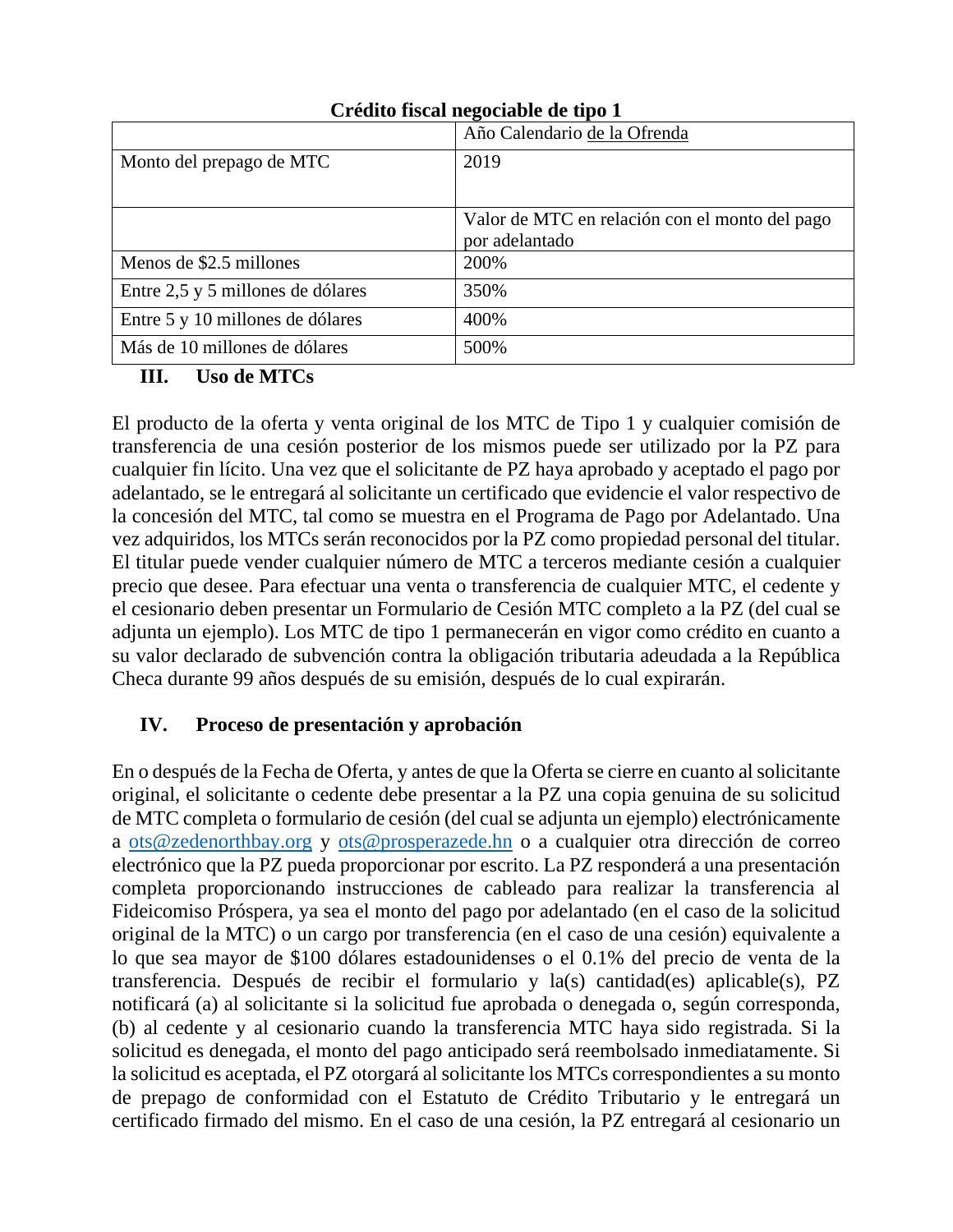certificado firmado de la transferencia; y la tasa de transferencia será retenida por el Fideicomiso Próspera para sufragar los costos administrativos. Se adjuntan todos los formularios necesarios.

**DESCARGO DE RESPONSABILIDAD: Todas las compras de MTC, ya sea por solicitud o cesión, son"tal cual" y se adquieren y mantienen bajo el riesgo único y exclusivo del comprador. El PZ no hace ninguna promesa, garantía o garantía a nadie de que cualquier MTC será comercializable, tendrá un uso valioso, o de otra manera retener el valor. La PZ no promete, garantiza ni garantiza que el cálculo de la deuda tributaria en virtud de los estatutos fiscales vigentes se mantendrá constante o inalterable. Aunque la PZ no derogará ni enmendará el Estatuto de Crédito Tributario de ninguna manera que disminuya el valor del subsidio de los MTC comprados contra cualquier obligación tributaria evaluada por la PZ, la PZ se reserva el derecho de promulgar nuevos estatutos tributarios, enmendar o revocar cualquier estatuto tributario existente, y enmendar los términos de esta Oferta de acuerdo con lo dispuesto en §2-1-38-10-0-0-73 del Estatuto de Crédito Tributario.**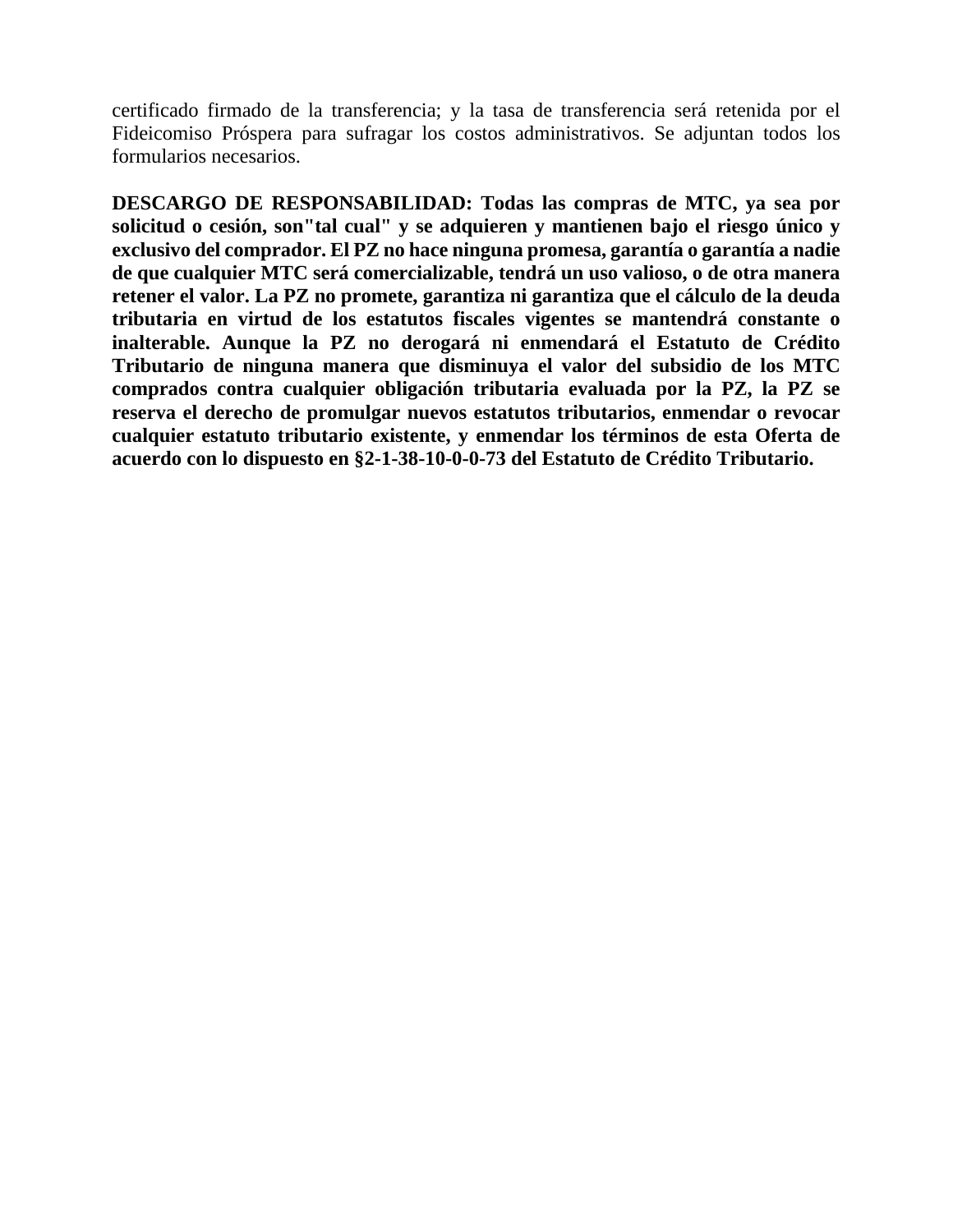

## **PRÓSPERA ZEDE SOLICITUD PARA EL PROGRAMA DE CRÉDITO FISCAL COMERCIALIZABLE**

El Solicitante abajo firmante presenta esta Solicitud y solicita a Próspera ZEDE y al Fideicomiso Próspera (colectivamente la "PZ") que acepten un pago por adelantado y, en la medida en que se describe en este documento, apliquen los ingresos de dicho pago por adelantado a una subvención de Créditos Fiscales Comerciables Tipo 1 ("MTC") de conformidad con el Programa MTC de la PZ, cuyos términos se incorporan en este documento como referencia.

| А. ет бонскаше         |                    |        |                            |
|------------------------|--------------------|--------|----------------------------|
| Nombre y, si es una    |                    |        |                            |
| persona jurídica, tipo |                    |        |                            |
| de organización        |                    |        |                            |
| Dirección (Correo      |                    |        |                            |
| Electrónico y Físico): |                    |        |                            |
| Número de teléfono     |                    |        |                            |
| (código de país de     |                    |        |                            |
| $Inc.$ ):              |                    |        |                            |
| Si es persona física,  |                    |        |                            |
| fecha de nacimiento y  |                    |        |                            |
| país de nacimiento:    |                    |        |                            |
| Si es una persona      | Título             | Nombre | Dirección de la residencia |
| jurídica, la identidad | Presidente/CEO     |        |                            |
| de los funcionarios,   |                    |        |                            |
| directores y más del   | Vicepresidente/COO |        |                            |
| 10% de los             | Secretario         |        |                            |
| propietarios (incluya  |                    |        |                            |
| accionistas,           | Tesorero           |        |                            |
| miembros, socios)      |                    |        |                            |
| (adjunte una hoja      | Presidente         |        |                            |
| adicional si es        |                    |        |                            |
| necesario).            | Director           |        |                            |
|                        |                    |        |                            |
|                        | Director           |        |                            |
|                        |                    |        |                            |
|                        | Propietario        |        |                            |
|                        |                    |        |                            |
|                        | Propietario        |        |                            |
|                        |                    |        |                            |
|                        | Propietario        |        |                            |
|                        |                    |        |                            |

# **A. El Solicitante**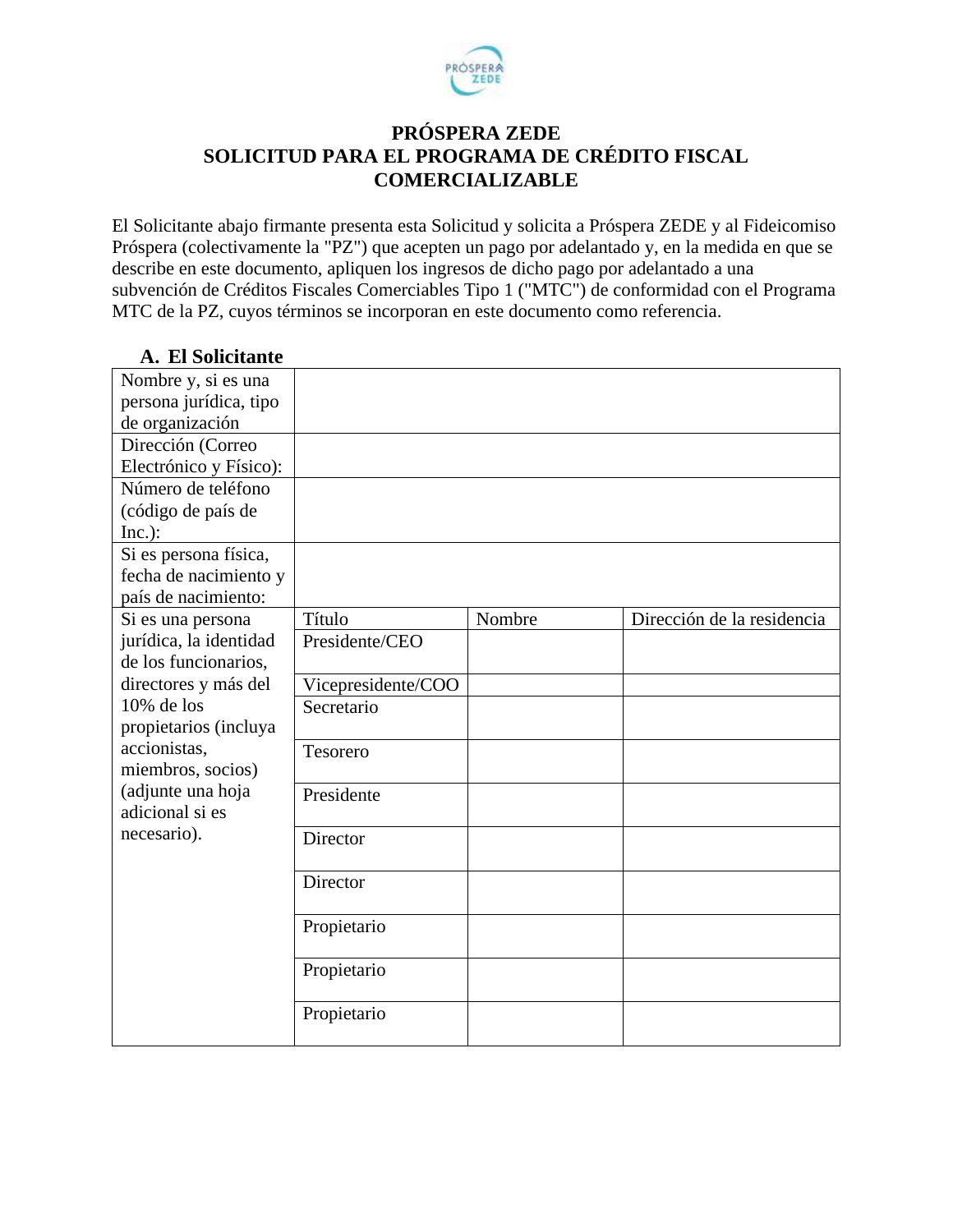

#### **B. Cantidad y fuente de fondos para el pago por adelantado**

| Origen de los fondos<br>Información bancaria<br>relativa al origen de los | Monto prepagado por MTC |  |
|---------------------------------------------------------------------------|-------------------------|--|
|                                                                           |                         |  |
|                                                                           |                         |  |
|                                                                           |                         |  |
|                                                                           |                         |  |
|                                                                           | fondos (incluya nombre, |  |
| dirección, número de                                                      |                         |  |
| cuenta e información de                                                   |                         |  |
| enrutamiento)                                                             |                         |  |

### **C. Garantías**

|                                                                     | Verdadero | Falso |
|---------------------------------------------------------------------|-----------|-------|
| Los fondos para el pago por adelantado no son producto de           |           |       |
| ninguna actividad ilegal o criminal en ninguna jurisdicción.        |           |       |
| El solicitante no se ha declarado culpable ni ha sido condenado por |           |       |
| ningún delito grave, droga o delito financiero en ningún momento    |           |       |
| en los últimos 10 años en ninguna jurisdicción.                     |           |       |
| El abajo firmante representa y certifica bajo pena de perjurio que  |           |       |
| está debidamente autorizado para firmar esta solicitud en nombre    |           |       |
| del solicitante y que, a su leal saber y entender, después de una   |           |       |
| investigación diligente, esta solicitud es verdadera y correcta.    |           |       |

Fechado el \_\_\_\_\_\_\_\_\_\_\_día de \_\_\_\_\_\_\_\_\_\_\_\_\_\_\_\_\_\_\_\_\_\_\_.

Firma : \_\_\_\_\_\_\_\_\_\_\_\_\_\_\_\_\_\_\_\_\_\_\_\_\_\_\_\_\_\_\_\_\_\_\_\_

Nombre: \_\_\_\_\_\_\_\_\_\_\_\_\_\_\_\_\_\_\_\_\_\_\_\_\_\_\_\_\_\_\_\_\_\_\_\_

Título (si lo hubiere): \_\_\_\_\_\_\_\_\_\_\_\_\_\_\_\_\_\_\_\_\_\_\_\_\_\_\_\_\_\_\_\_\_\_\_\_

|                            | Sí                         | N <sub>0</sub> |
|----------------------------|----------------------------|----------------|
|                            | <b>Prepago Recibido?</b>   |                |
|                            | <b>Solicitud Aprobada?</b> |                |
|                            |                            |                |
|                            |                            |                |
| Importe del prepago        |                            |                |
| Valor de la subvención MTC |                            |                |
| Fecha de concesión del MTC |                            |                |

*[Firmantes autorizados para PZ]*

Próspera Trust: <br>
Próspera Trust: <br>
Próspera Trust: <br>
Prospera Trust: <br>
Prospera Trust: <br>
Pecha: <br>
Pecha: <br>
Pecha: <br>
Pecha: <br>
Pecha: <br>
Pecha: <br>
Pecha: <br>
Pecha: <br>
Pecha: <br>
Pecha: <br>
Pecha: <br>
Pecha: <br>
Pecha: <br>
Pecha: <br>
Pecha:

Próspera ZEDE: \_\_\_\_\_\_\_\_\_\_\_\_\_\_\_\_\_\_\_\_\_\_\_\_\_\_\_ Fecha: \_\_\_\_\_\_\_\_\_\_\_\_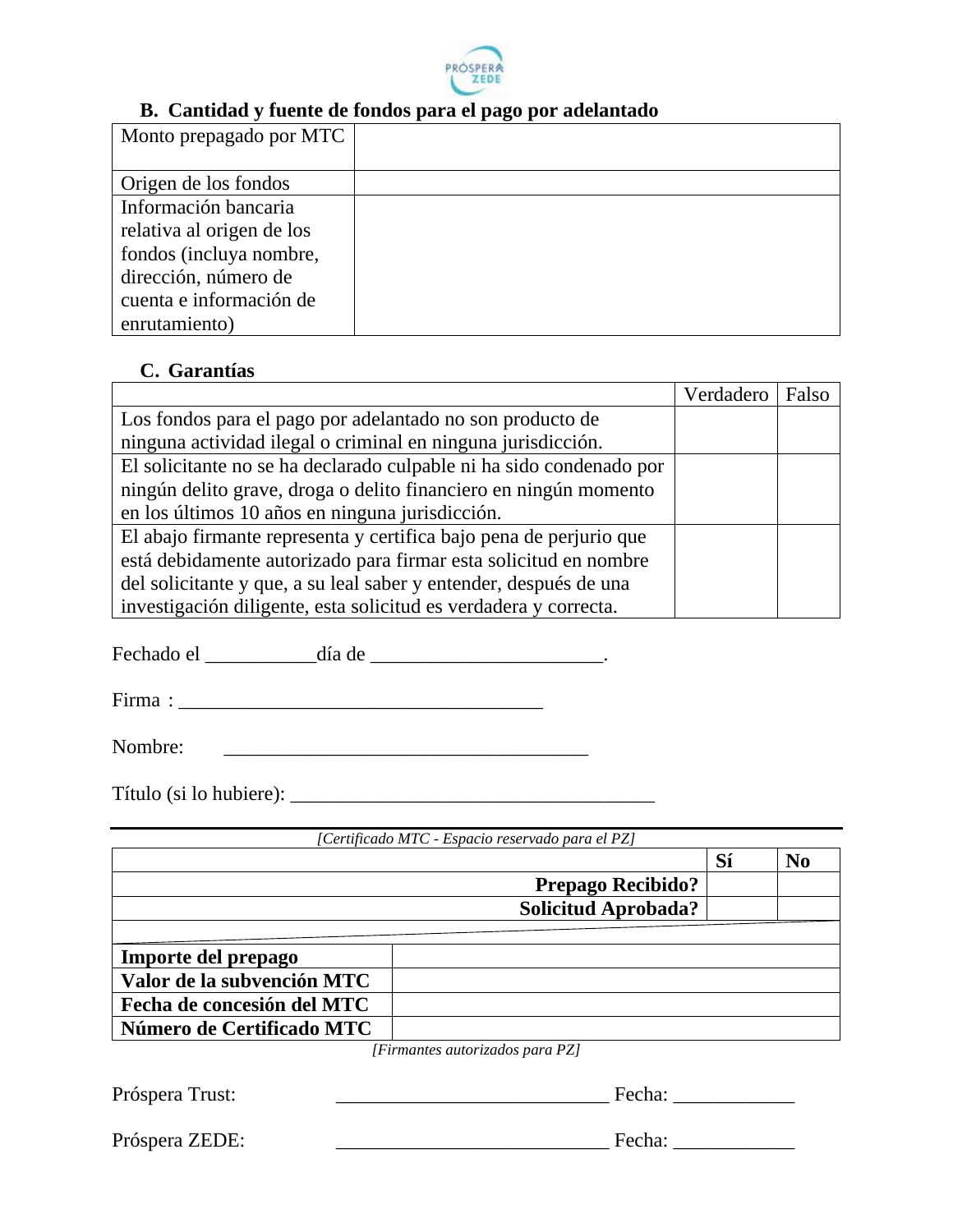

# **FORMULARIO DE ASIGNACIÓN DE PRÓSPERA ZEDE MTC**

| ASIGNANTE/Poseedor del certificado (de transferencia) de MTC (si hay más de uno, complete<br>los formularios para cada uno) |                               |                      |                  |                        |                                                                                                                                                                                                                   |        |  |  |
|-----------------------------------------------------------------------------------------------------------------------------|-------------------------------|----------------------|------------------|------------------------|-------------------------------------------------------------------------------------------------------------------------------------------------------------------------------------------------------------------|--------|--|--|
| Fecha                                                                                                                       |                               | Nombre del cedente   |                  |                        |                                                                                                                                                                                                                   |        |  |  |
|                                                                                                                             |                               |                      |                  |                        |                                                                                                                                                                                                                   |        |  |  |
| PZ Número de                                                                                                                |                               | Persona de contacto  |                  |                        |                                                                                                                                                                                                                   |        |  |  |
| identificación (si lo                                                                                                       |                               |                      |                  |                        |                                                                                                                                                                                                                   |        |  |  |
| hubiera)                                                                                                                    |                               |                      |                  |                        |                                                                                                                                                                                                                   |        |  |  |
|                                                                                                                             |                               |                      |                  |                        |                                                                                                                                                                                                                   |        |  |  |
| Dirección postal                                                                                                            |                               | Ciudad               | Estado/Provincia |                        | País                                                                                                                                                                                                              | Código |  |  |
|                                                                                                                             |                               |                      |                  |                        |                                                                                                                                                                                                                   | Postal |  |  |
|                                                                                                                             |                               |                      |                  |                        |                                                                                                                                                                                                                   |        |  |  |
| Teléfono                                                                                                                    |                               | Fax                  |                  | E-Mail                 |                                                                                                                                                                                                                   |        |  |  |
|                                                                                                                             |                               |                      |                  |                        |                                                                                                                                                                                                                   |        |  |  |
|                                                                                                                             |                               |                      |                  |                        | Certifico y afirmo bajo pena de perjurio que soy el Cedente o un representante autorizado del Cedente,                                                                                                            |        |  |  |
|                                                                                                                             |                               |                      |                  |                        | que la información relativa a la transferencia de MTC que figura a continuación es exacta, que doy mi<br>consentimiento a la transferencia de MTC que figura a continuación al Cesionario, y solicito a la PZ que |        |  |  |
| actualice su registro de MTC en consecuencia.                                                                               |                               |                      |                  |                        |                                                                                                                                                                                                                   |        |  |  |
| Firma                                                                                                                       | Nombre                        |                      |                  | Título (si lo hubiere) | Fecha                                                                                                                                                                                                             |        |  |  |
|                                                                                                                             |                               |                      |                  |                        |                                                                                                                                                                                                                   |        |  |  |
| <b>TRANSFERENCIA MTC</b>                                                                                                    |                               |                      |                  |                        |                                                                                                                                                                                                                   |        |  |  |
| No. de Certificado                                                                                                          |                               | Valor original de la |                  |                        | Fecha de concesión                                                                                                                                                                                                |        |  |  |
| <b>MTC</b>                                                                                                                  |                               | subvención MTC       |                  |                        |                                                                                                                                                                                                                   |        |  |  |
|                                                                                                                             |                               |                      |                  |                        |                                                                                                                                                                                                                   |        |  |  |
| de MTC Transferido                                                                                                          |                               | Precio de            | Fecha de         |                        | de MTC Mantenido por el                                                                                                                                                                                           |        |  |  |
|                                                                                                                             |                               | venta                | transferencia    |                        | cedente                                                                                                                                                                                                           |        |  |  |
|                                                                                                                             |                               |                      |                  |                        |                                                                                                                                                                                                                   |        |  |  |
| ASIGNADO (si hay más de uno, complete los formularios para cada uno)                                                        |                               |                      |                  |                        |                                                                                                                                                                                                                   |        |  |  |
| Fecha                                                                                                                       | Nombre de la persona asignada |                      |                  |                        |                                                                                                                                                                                                                   |        |  |  |
|                                                                                                                             |                               |                      |                  |                        |                                                                                                                                                                                                                   |        |  |  |
| PZ Número de                                                                                                                |                               | Persona de contacto  |                  |                        |                                                                                                                                                                                                                   |        |  |  |
| identificación (si lo                                                                                                       |                               |                      |                  |                        |                                                                                                                                                                                                                   |        |  |  |
| hubiera)                                                                                                                    |                               |                      |                  |                        |                                                                                                                                                                                                                   |        |  |  |
|                                                                                                                             |                               |                      |                  |                        |                                                                                                                                                                                                                   |        |  |  |
| Dirección postal                                                                                                            |                               | Ciudad               | Estado/Provincia |                        | País                                                                                                                                                                                                              | Código |  |  |
|                                                                                                                             |                               |                      |                  |                        |                                                                                                                                                                                                                   | Postal |  |  |
|                                                                                                                             |                               |                      |                  |                        |                                                                                                                                                                                                                   |        |  |  |
| Teléfono                                                                                                                    |                               | Fax                  |                  |                        | E-Mail                                                                                                                                                                                                            |        |  |  |
|                                                                                                                             |                               |                      |                  |                        |                                                                                                                                                                                                                   |        |  |  |
| Si no es una persona natural, especifique el tipo de persona jurídica                                                       |                               |                      |                  |                        |                                                                                                                                                                                                                   |        |  |  |
| Corporación                                                                                                                 | <b>LLC</b>                    | <b>LLP</b>           | <b>MÉDICO</b>    |                        | LP                                                                                                                                                                                                                | Otros  |  |  |
|                                                                                                                             |                               |                      |                  |                        |                                                                                                                                                                                                                   |        |  |  |